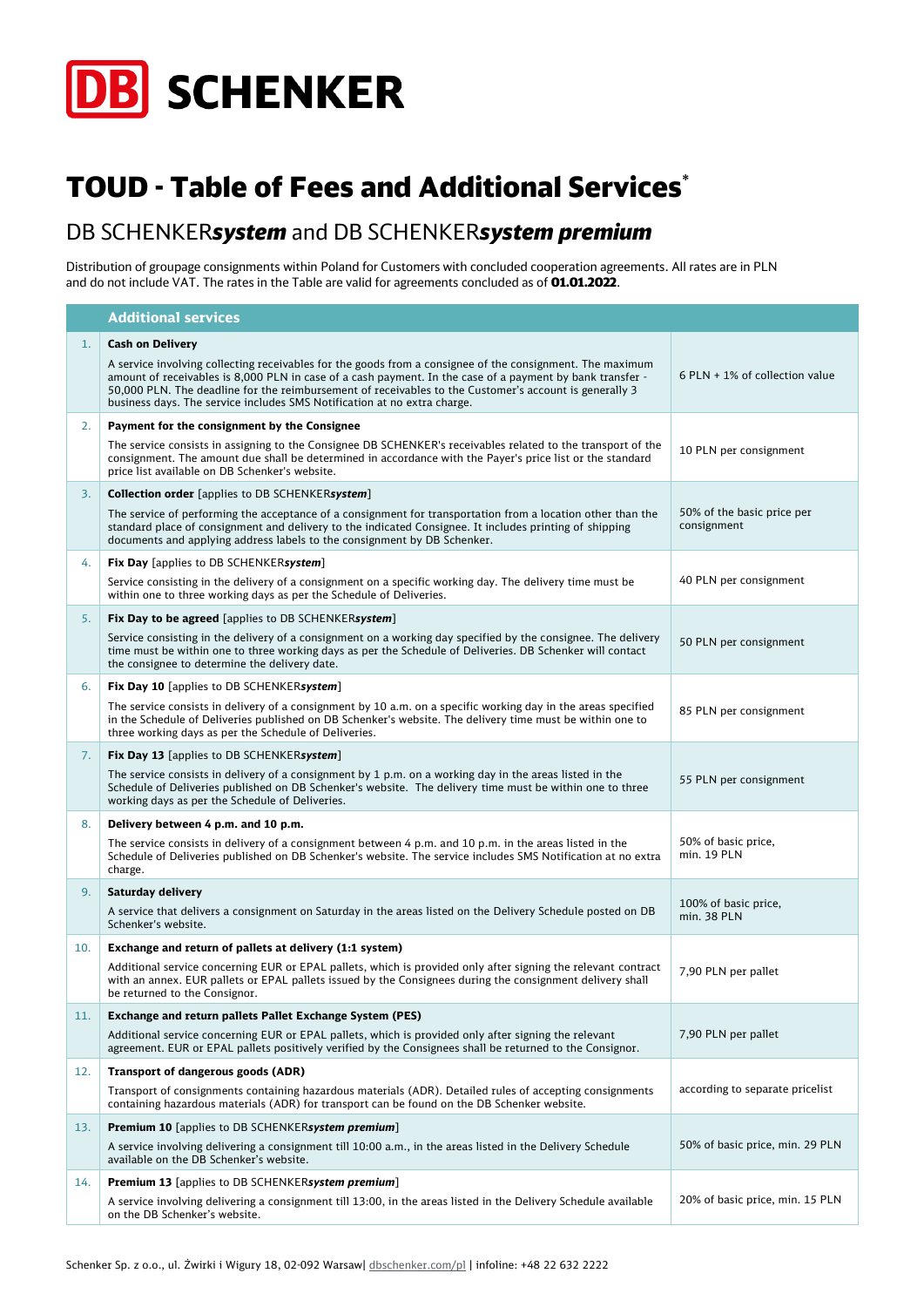| 15. | <b>Delivery time guarantee</b> [applies to DB SCHENKERsystem <i>premium</i> ].                                                                                                                                                                                                                                                                                                                                    |                                                                                                              |
|-----|-------------------------------------------------------------------------------------------------------------------------------------------------------------------------------------------------------------------------------------------------------------------------------------------------------------------------------------------------------------------------------------------------------------------|--------------------------------------------------------------------------------------------------------------|
|     | The service consists in lowering the freight to PLN 1 in case of consignment delay on the part of DB<br>Schenker.                                                                                                                                                                                                                                                                                                 | 50 PLN per consignment                                                                                       |
|     | <b>Return documents</b>                                                                                                                                                                                                                                                                                                                                                                                           |                                                                                                              |
| 16. | Return of confirmed documents in electronic form<br>Providing access to electronic copies of confirmed return documents attached to a consignment with<br>archiving of originals - flat fee per document package not exceeding 7 documents.                                                                                                                                                                       | 9 PLN for a set of 7 documents<br>for one consignment                                                        |
| 17. | Searching the archives and returning original documents<br>Searching the archives and sending the originals of confirmed return documents attached to a consignment<br>to the Client - a flat fee for sending all confirmed, archived return documents related to one consignment.                                                                                                                                | 50 PLN per consignment                                                                                       |
| 18. | Return of confirmed electronic documents with return of originals<br>Providing electronic copies of confirmed return documents attached to the consignment along with the<br>archiving of originals - flat fee for a package of documents not exceeding 7 documents.                                                                                                                                              | 19 PLN for a set of 7 documents<br>for one consignment                                                       |
|     | Pre-notice                                                                                                                                                                                                                                                                                                                                                                                                        |                                                                                                              |
| 19. | <b>Email Pre-notification</b><br>Additional service consisting in sending an e-mail to the Recipient with information about the planned<br>delivery of the consignment.                                                                                                                                                                                                                                           | Free-of-charge service                                                                                       |
| 20. | <b>SMS Pre-notification</b><br>Additional service consisting in sending to the Recipient an SMS message with information about the<br>planned consignment delivery.                                                                                                                                                                                                                                               | 0.80 PLN per consignment for<br>DB SCHENKERsystem<br>Free-of-charge service for<br>DB SCHENKERsystem premium |
| 21. | <b>Phone Pre-notification</b><br>An additional service involving Schenker contacting a consignee by phone before the delivery of the<br>consignment.                                                                                                                                                                                                                                                              | 8 PLN per consignment for<br>DB SCHENKERsystem<br>Free-of-charge service for<br>DB SCHENKER system premium   |
|     | <b>Unloading operations</b>                                                                                                                                                                                                                                                                                                                                                                                       |                                                                                                              |
| 22. | <b>Consignment unloading</b><br>A service involving unloading a consignment suitable for mechanical reloading and delivering it to the first<br>architectural barrier (e.g. door, stairs, lift). The maximum weight of collie cannot exceed 400 kg.                                                                                                                                                               | 15 PLN per collie                                                                                            |
| 23. | Carry-in service<br>A service involving carrying a consignment to the consignee's premises. The maximum weight of a single<br>consignment must not exceed 30 kg.                                                                                                                                                                                                                                                  | 20 PLN each commenced 30 kg                                                                                  |
|     |                                                                                                                                                                                                                                                                                                                                                                                                                   |                                                                                                              |
|     | <b>Proof of delivery</b>                                                                                                                                                                                                                                                                                                                                                                                          |                                                                                                              |
| 24. | Electronic proof of delivery with the Consignee's signature<br>Providing an electronic copy of proof of delivery with the consignee's signature (bottom part of waybill).<br>Available only in the e-connect application.                                                                                                                                                                                         | Free-of-charge service                                                                                       |
| 25. | <b>Electronic copy of waybill</b><br>Providing an electronic copy of confirmed waybill. Available on the econnect premium application or, upon<br>request, at a DB Schenker branch.                                                                                                                                                                                                                               | 1 PLN per consignment                                                                                        |
| 26. | Sending a copy of waybill to the Customer<br>Searching the archive and sending a certified paper copy of the waybill to the Customer.                                                                                                                                                                                                                                                                             | 50 PLN per consignment                                                                                       |
|     | <b>Special deliveries</b>                                                                                                                                                                                                                                                                                                                                                                                         |                                                                                                              |
| 27. | Delivery to retail chains<br>Delivery to logistics centers and chain stores requiring special conditions for delivery (e.g. delivery within a<br>time window, waiting to count delivered merchandise, or use of consignee's pre-notification of consignment<br>delivery systems). The valid list of supported retail chains is listed in the Delivery Schedule on the DB<br>Schenker's website.                   | 15% of the basic price per<br>consignment<br>Free-of-charge service for<br>DB SCHENKERsystem premium         |
| 28. | Delivery in remote areas<br>Delivery to areas that are difficult to access, generally not associated with urban development, such as<br>mountain and coastal areas, where access is significantly restricted or involves additional requirements for<br>the means of transport delivering the consignment. The fee is applicable to the areas listed in the Delivery<br>Schedule posted on DB Schenker's website. | 30% of the basic price per<br>consignment                                                                    |
| 29. | Delivery in urban areas with difficult access<br>Delivery in urban areas characterized by impediments due to, but not limited to, entrance fees, significant<br>tonnage restrictions, obtaining paid permits/passes, or hourly restrictions on entry. The fee is applicable to<br>the areas listed in the Delivery Schedule posted on DB Schenker's website.                                                      | 15% of the basic price per<br>consignment                                                                    |
|     | <b>Consignment parameters control</b>                                                                                                                                                                                                                                                                                                                                                                             |                                                                                                              |
| 30. | <b>Correction of consignment parameters</b><br>The fee relates to the correction, made by DB Schenker, of the data provided in transport documents,<br>concerning weight, dimensions, number of logistic units, method of packaging.                                                                                                                                                                              | 50 PLN per consignment                                                                                       |
| 31. | Handling of items exceeding maximum parameters<br>The fee applies to consignments that exceed the allowable maximum parameters specified for the service.                                                                                                                                                                                                                                                         | 80 PLN per collie                                                                                            |

П